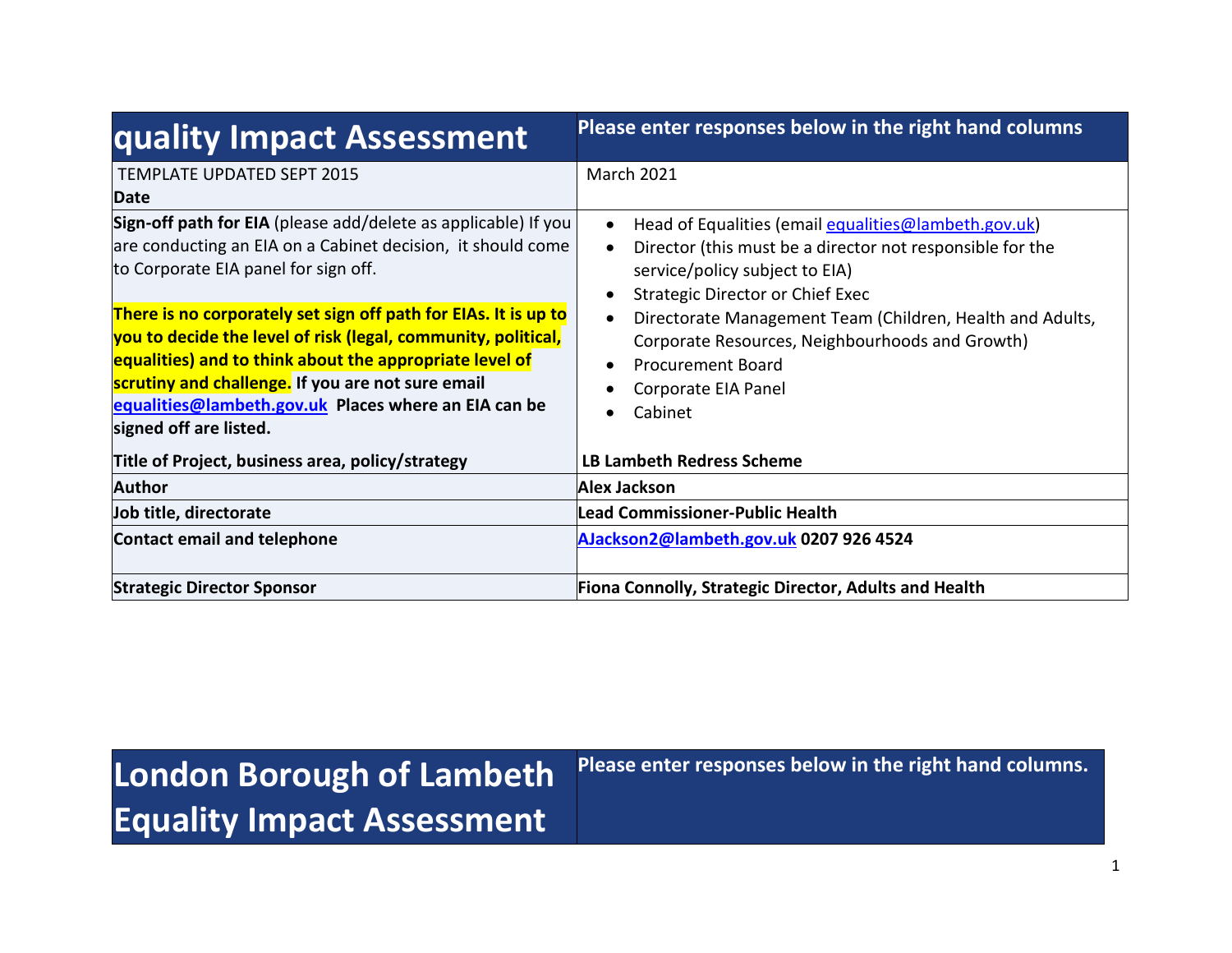| 1.0 Introduction                                                               |                                                                                                                                                                                                                                                                                                                                                                                                                                                                                                                                                                                                                                                                                                                                            |
|--------------------------------------------------------------------------------|--------------------------------------------------------------------------------------------------------------------------------------------------------------------------------------------------------------------------------------------------------------------------------------------------------------------------------------------------------------------------------------------------------------------------------------------------------------------------------------------------------------------------------------------------------------------------------------------------------------------------------------------------------------------------------------------------------------------------------------------|
| 1.1 Business activity aims and                                                 | The Lambeth Children's Home Redress Scheme has now been in operation since January                                                                                                                                                                                                                                                                                                                                                                                                                                                                                                                                                                                                                                                         |
| intentions                                                                     | 2018. The overall objective of the scheme is to provide some measure of                                                                                                                                                                                                                                                                                                                                                                                                                                                                                                                                                                                                                                                                    |
| In brief explain the aims of your                                              | acknowledgement and recompense for the harm and abuse that some individuals may                                                                                                                                                                                                                                                                                                                                                                                                                                                                                                                                                                                                                                                            |
| proposal/project/service, why is it                                            | have experienced whilst in the care of children's homes in Lambeth.                                                                                                                                                                                                                                                                                                                                                                                                                                                                                                                                                                                                                                                                        |
| needed? Who is it aimed at? What is the                                        |                                                                                                                                                                                                                                                                                                                                                                                                                                                                                                                                                                                                                                                                                                                                            |
| intended outcome? What are the links<br>to the political vision, and outcomes? | EIAs are being updated approximately every 6 months to assess whether the scheme is<br>performing in line with the intended outcomes.                                                                                                                                                                                                                                                                                                                                                                                                                                                                                                                                                                                                      |
|                                                                                | The key recommendations from the previous assessments were that regular<br>communications and engagement is essential to ensure the widest reach of the scheme.<br>The objective has been to maximise awareness of the scheme amongst the target<br>audience-those who were in care and who may have direct experience of or been affected<br>by abuse.                                                                                                                                                                                                                                                                                                                                                                                    |
|                                                                                | Findings from the previous EQIAs have been to ensure that we maximise opportunities for<br>individuals of Black African and Black Caribbean heritage to access the scheme. Potential<br>barriers identified include insufficient clarity of information on how to apply, concerns<br>about how Redress could impact other support claims and put personal information at risk,<br>fear of re-traumatisation, and other factors. The recent publication of the IICSA report<br>highlighted that significant numbers of Black children in Lambeth homes were impacted<br>by abuse.                                                                                                                                                           |
|                                                                                | Officers have reviewed the available historic demographic data in order to understand, as<br>far as is possible, whether the demographics of those coming forward to apply to the<br>scheme is representative of the population in Lambeth, and in Lambeth's Children's<br>homes, during the period. This data has included Office for National Statistics (ONS)<br>historical census data and equalities information collated from children who had been in<br>Lambeth Children's homes e.g. Shirley Oaks and Southvale. It is important to note that<br>changes in equalities legislation meant that data was not consistently collected across the<br>period and much of the information available up until the 1990s was only partial. |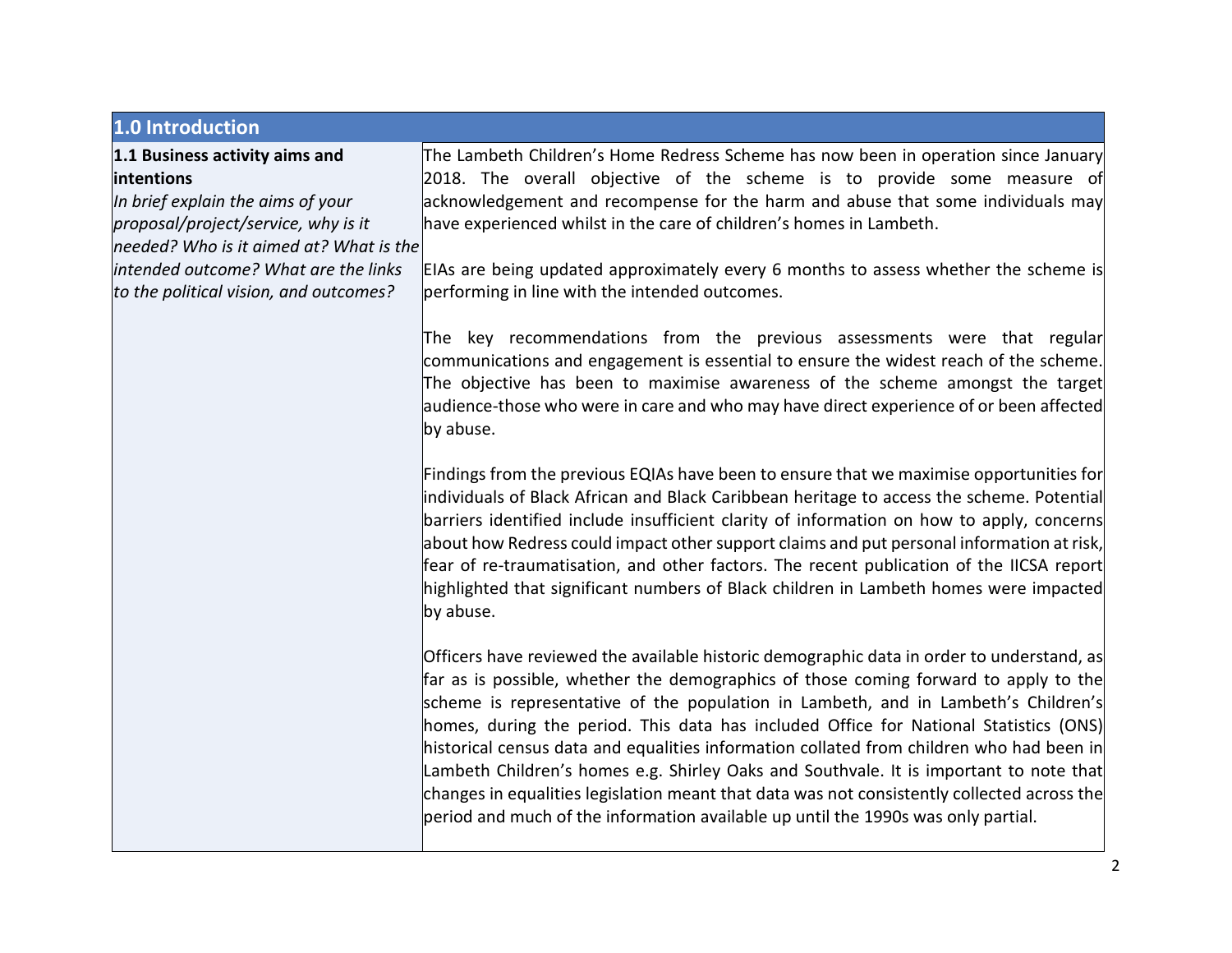Historic ONS Census Data from 1971-1991 has been used to provide a demographic baseline dating back to the 1960s. The table below outlines the Black African and Black Caribbean population in Lambeth over the period. However this needs to be caveated by the fact that ethnicity only first appeared on the census in the 1990s, prior to that nationality was recorded, based on commonwealth groups, and Black people with British nationality would not have been specifically captured.

| Year | Borough<br>population | Black/African/Caribbean/<br><b>Black British</b> | Country of birth in Africa<br>or Caribbean |
|------|-----------------------|--------------------------------------------------|--------------------------------------------|
| 1971 | 308,000               | Data not available                               | 23,818 (7.73%)                             |
| 1981 | 246,426               | Data not available                               | 24,955 (10.13%)                            |
| 1991 | 220,252               | 53,432 (21.80%)                                  | 27,351 (12.42%)                            |
| 2001 | 266,170               | 68,558 (25.8%)                                   | 37,608 (14.12%)                            |
| 2011 | 303,086               | 78,542 (25.9%)                                   | 41,124 (13.57%)                            |

**Table 1 – ONS: Black African and Black Caribbean population in Lambeth 1971-2011**

Whilst applications to the scheme are broadly reflective of the borough's demographics during the period, the Council has continued to work with the charity Voice4Change England and Black Thrive to explore all avenues to facilitate engagement with BME communities by raising the visibility of the Redress Scheme particularly amongst Black Caribbean and African communities. This project will provide more choice of access independent of the Council to any individual who comes froward; and offer advocacy, support and signposting to improve BME applicant's experience of navigating the scheme.

### **Aims and Objectives of Equalities Impact Assessment**

• Provide a brief narrative overview and analysis of the Equalities characteristics of those who have a made a claim up until the end of June 2021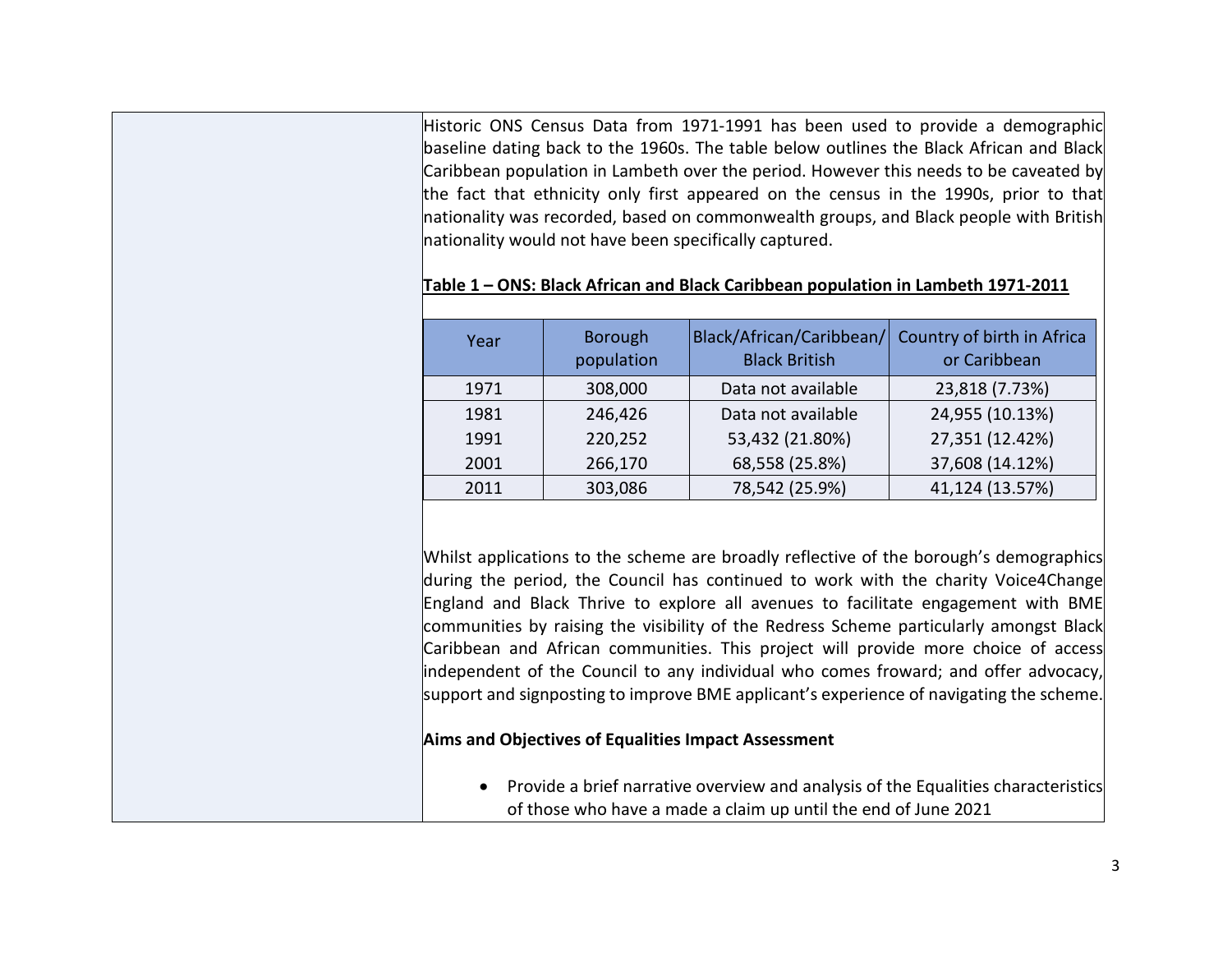| Update on the equalities characteristics of those who have received or been<br>offered a Harms Way or Individual Redress Payment under the scheme.<br>Findings will contribute to the ongoing operational review of the Redress<br>Scheme including implementation of recommendations arising from the<br>previous EIAs and to inform the ongoing communications and engagement<br>activities. |
|------------------------------------------------------------------------------------------------------------------------------------------------------------------------------------------------------------------------------------------------------------------------------------------------------------------------------------------------------------------------------------------------|
|                                                                                                                                                                                                                                                                                                                                                                                                |
| <b>Equalities Characteristics of Lambeth Redress Scheme Applicants</b>                                                                                                                                                                                                                                                                                                                         |
| From the opening of the scheme to 31 <sup>st</sup> June 2021 there were 1878 applications to the<br>Council's scheme.                                                                                                                                                                                                                                                                          |
| 1016 (54.1%) out of the total 1878 applications have provided equalities data. Therefore,                                                                                                                                                                                                                                                                                                      |
| some caution needs to be attached to the figures below and what they show.                                                                                                                                                                                                                                                                                                                     |
|                                                                                                                                                                                                                                                                                                                                                                                                |
| Furthermore, it should be noted that:                                                                                                                                                                                                                                                                                                                                                          |
| The responses reflect the situation of the respondents now, not necessarily at the<br>$\bullet$<br>time they were in care                                                                                                                                                                                                                                                                      |
| Not all respondents gave information on all sections of the form                                                                                                                                                                                                                                                                                                                               |
| It is not possible to cross match equalities data to understand if there are any<br>specific trends regarding the intersection of different equalities characteristics.                                                                                                                                                                                                                        |
| Overall summary of the available information indicates that:                                                                                                                                                                                                                                                                                                                                   |
| Gender                                                                                                                                                                                                                                                                                                                                                                                         |
| In total 843 respondents stated their gender. 442 (52.4%) applications were from men and                                                                                                                                                                                                                                                                                                       |
| 401 (47.6%) were from women.                                                                                                                                                                                                                                                                                                                                                                   |
| Fig. 1 Redress Applicants by gender and decade                                                                                                                                                                                                                                                                                                                                                 |
|                                                                                                                                                                                                                                                                                                                                                                                                |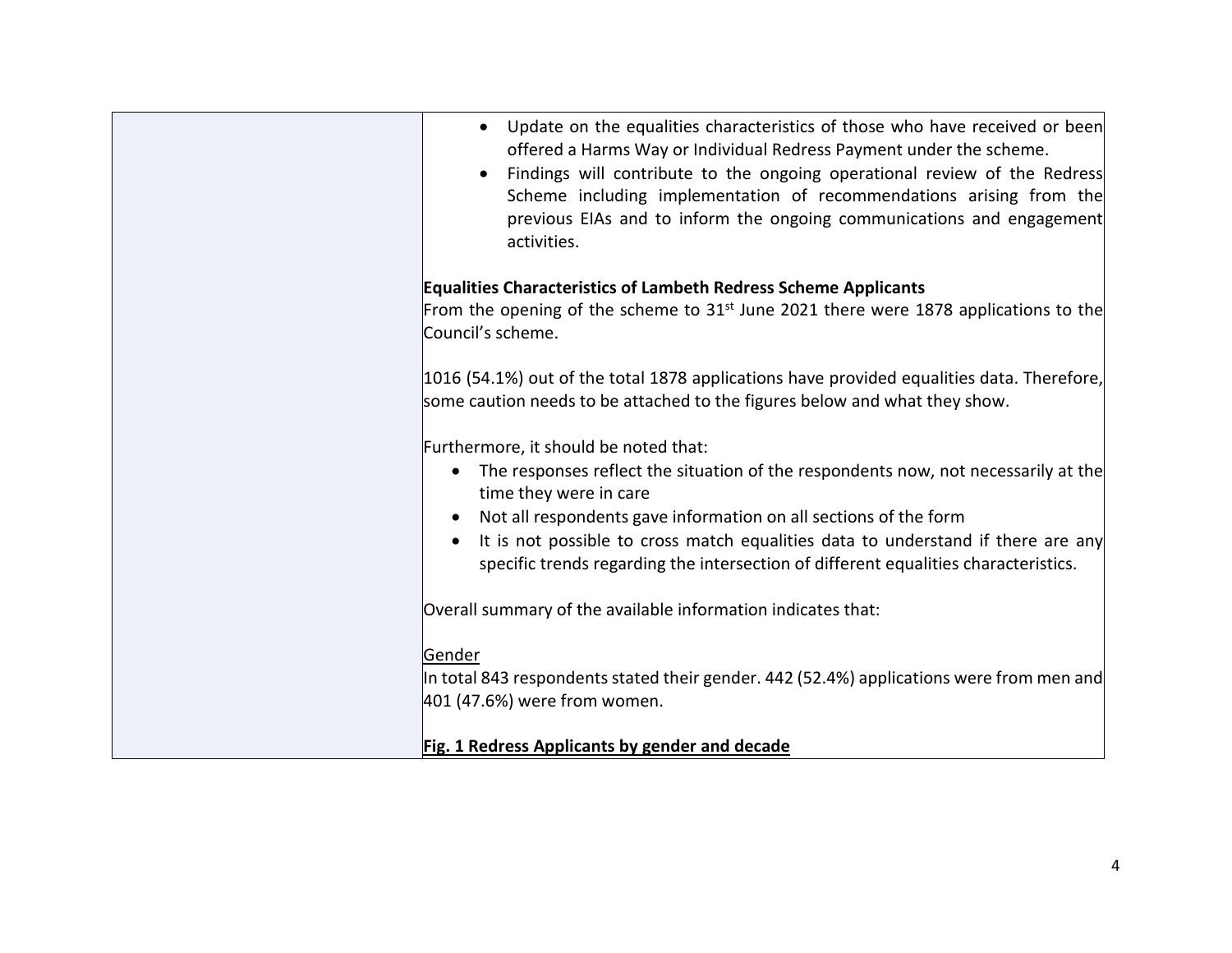

# **Ethnicity**

Of 969 total respondents, 63% identified as White, 26% as Black/African/Caribbean/Black British and 11% as Mixed/Multiple Ethnic groups broadly in line with the borough population.

# **Fig. 2 Redress Applicants by ethnicity**

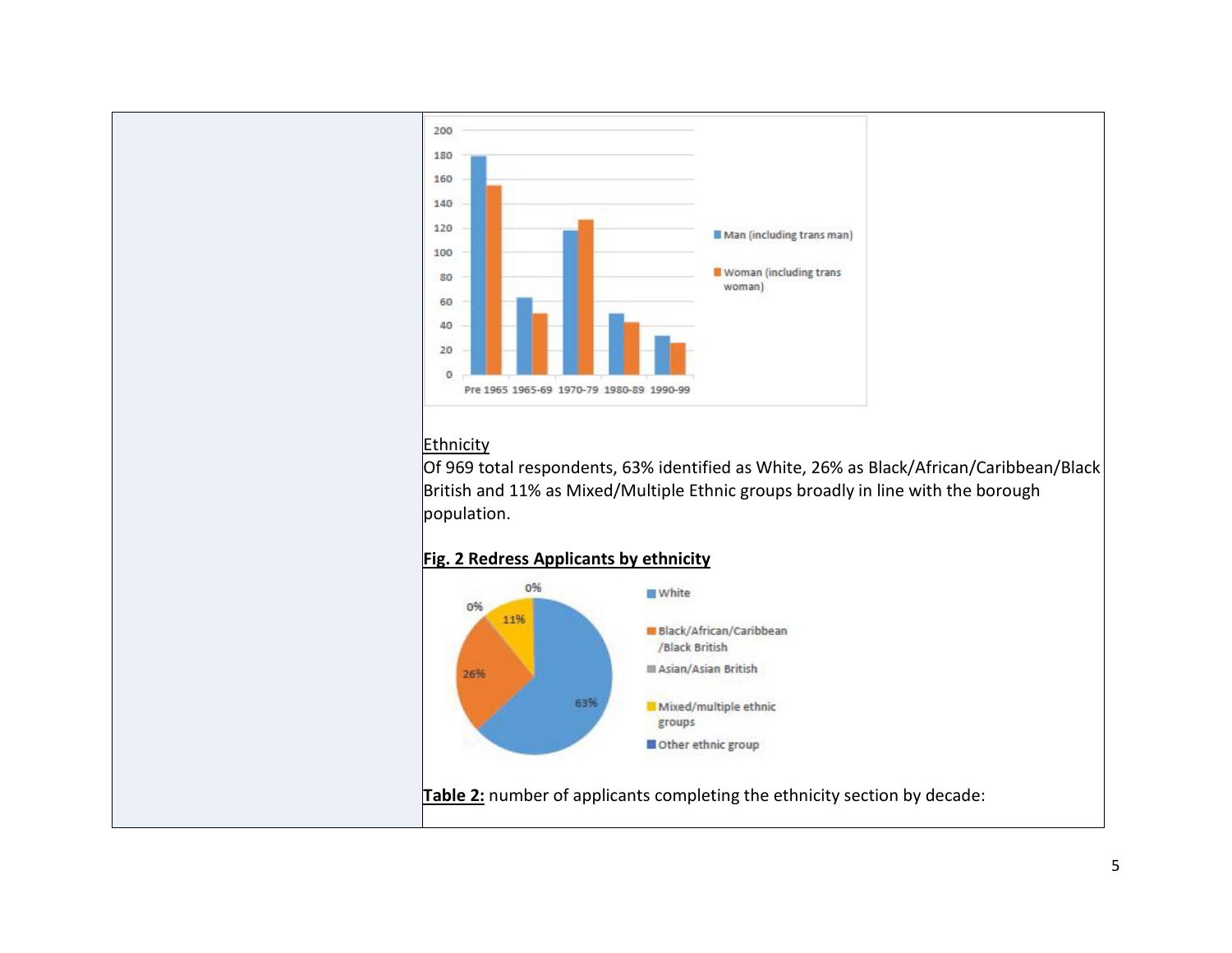| <b>Decade</b> | <b>Number of</b><br>respondents | $\sqrt{\frac{2}{10}}$ of total<br>applications |
|---------------|---------------------------------|------------------------------------------------|
| Pre 1965      | 385                             | 20.5%                                          |
| 1965-69       | 133                             | 7.1%                                           |
| 1970-79       | 282                             | 15.0%                                          |
| 1980-89       | 109                             | 5.8%                                           |
| 1990-99       | 60                              | 3.2%                                           |
| Total         | 969                             | 51.6%                                          |

### **Disability**

869 individuals completed this section representing 46.3% of total respondents.

Of these responses 442 applicants self-reported that they have a disability. 260 (59%) reported having a disability that limited their daily activities a lot; 182 (41%) stated their disability had a moderate impact on daily functioning.

These responses reflect their current status not necessarily that when they were in care. For some it may reflect psychological and mental health conditions, although we are unable to determine any causal relationship between experience in care and mental health outcomes based on these responses.

# Age

976 applicants completed this section, which represents 52% of total applications. The are 342 applications from those aged 55-64 (35%), 249 aged between 45-55 (26%) and 256 aged over 65 (26%) which reflects the main time period when the homes were open. There have also been 129 applications from those aged between 25-44 (13%).

## Religion

901 people responded with information about their religion, which represents 47.9% of total applications. 54% identified as Christian; 24% as no religious affiliation or atheist. Fewer than 1% each of all respondents identified affiliation with other religions including Judaism, Islam, or Buddhism.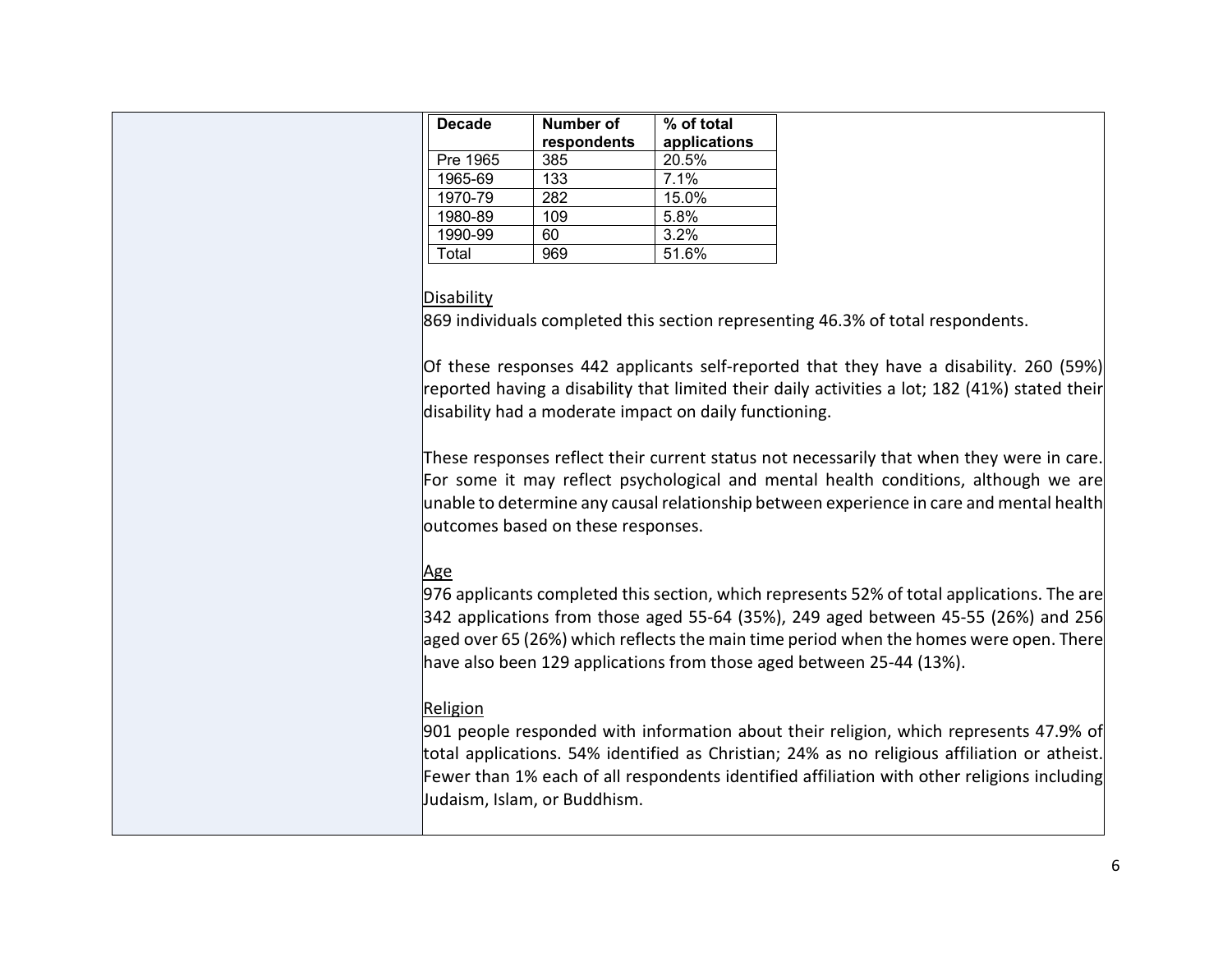|                                        | <b>Summary of Redress Payment Equalities Data</b>                                                                                                                                                                                                                                                                                                                                                                                                                                                                                                                                                                                                                                                                                                |
|----------------------------------------|--------------------------------------------------------------------------------------------------------------------------------------------------------------------------------------------------------------------------------------------------------------------------------------------------------------------------------------------------------------------------------------------------------------------------------------------------------------------------------------------------------------------------------------------------------------------------------------------------------------------------------------------------------------------------------------------------------------------------------------------------|
|                                        | Applications are made to the scheme on the following basis: -<br>Harms Way Payment (HWP) only –an applicant is seeking compensation for being<br>exposed to a harmful and harsh environment, aside from whether or not they were<br>directly affected by physical, psychological, or sexual abuse<br>HWP and Individual Redress Payment (IRP) – the applicant applies for a Harm's Way<br>Payment in the first instance as above and in addition can lodge a claim for<br>individual redress due to direct experience of abuse that they suffered during their<br>time in care.<br>IRP only - an application can be made on behalf of a deceased person, or by a visitor<br>who was known to have suffered abuse in a Lambeth's Children's Home. |
|                                        | As at the end of June 2021:                                                                                                                                                                                                                                                                                                                                                                                                                                                                                                                                                                                                                                                                                                                      |
|                                        | Harms Way Payment (HWP) totalling £14.05 million have been paid to 1642<br>applicants.<br>Individual Redress Payment (IRP) totalling £45.05 million have been paid to 1731<br>applicants.                                                                                                                                                                                                                                                                                                                                                                                                                                                                                                                                                        |
| 2.0 Analysing your equalities evidence |                                                                                                                                                                                                                                                                                                                                                                                                                                                                                                                                                                                                                                                                                                                                                  |

### **2.1 Evidence**

*Any proposed business activity, new policy or strategy, service change, or procurement must be informed by carrying out an assessment of the likely impact that it may have. In this section, please include both data and analysis which shows that you understand how this decision is likely to affect residents that fall under the protected characteristics enshrined in law and the local characteristics which we consider to be important in Lambeth (language, health, and socio-economic factors).* 

# **IF YOUR PROPOSAL ALSO IMPACTS ON LAMBETH COUNCIL STAFF YOU NEED TO COMPLETE A STAFFING EIA.**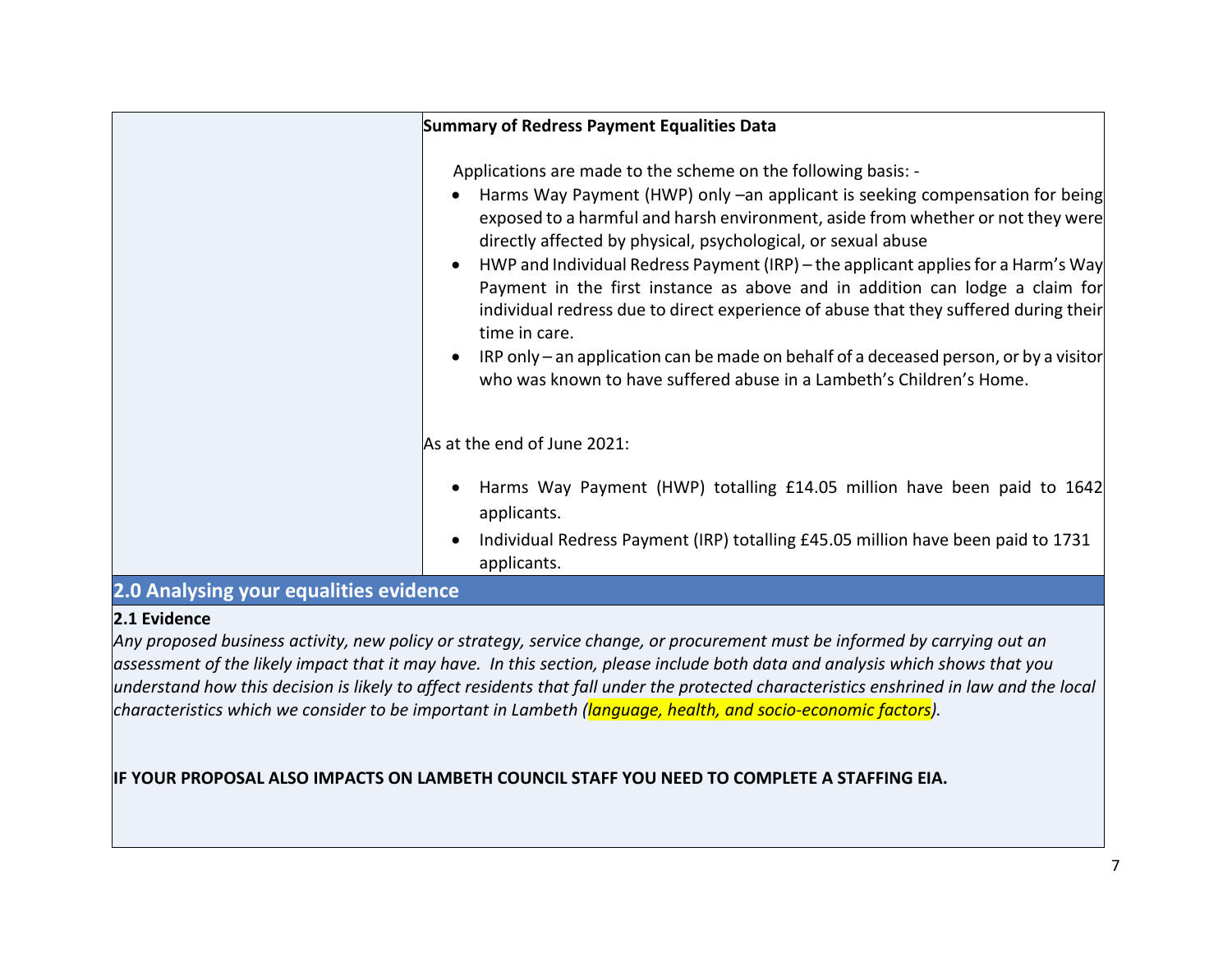| <b>Protected characteristics and local</b> | Impact analysis                                                                            |  |  |
|--------------------------------------------|--------------------------------------------------------------------------------------------|--|--|
| equality characteristics                   | For each characteristic, please indicate the type of impact (i.e., positive, negative,     |  |  |
|                                            | positive and negative, none, or unknown), and:                                             |  |  |
|                                            | Please explain how you justify your claims around impacts.                                 |  |  |
|                                            | Please include any data and evidence that you have collected including from surveys,       |  |  |
|                                            | performance data or complaints to support your proposed changes.                           |  |  |
|                                            | Please indicate sources of data and the date it relates to/was produced (e.g. 'Residents   |  |  |
|                                            | Survey, wave 10, April 12' or 'Lambeth Business Survey 2012' etc.)                         |  |  |
| Race                                       | <b>Harms Way Payments</b>                                                                  |  |  |
|                                            | Of the applicants who have received a Harms Way Payment 860 have provided                  |  |  |
|                                            | demographic information for ethnicity - 36% were BAME and 64% were White.                  |  |  |
|                                            | Individual Redress Payments                                                                |  |  |
|                                            | Of the applicants who have received an Individual Redress Payment 484 have provided        |  |  |
|                                            | demographic information for ethnicity - 32% were BAME and 68% were White.                  |  |  |
| <b>Gender</b>                              | <b>Harms Way Payments</b>                                                                  |  |  |
|                                            | Of the applicants who have received a Harms Way Payment 745 have provided                  |  |  |
|                                            | demographic information for gender - 53% were male (including trans man) and 47%           |  |  |
|                                            | were female (including trans woman).                                                       |  |  |
|                                            | Individual Redress Payments                                                                |  |  |
|                                            | Of the applicants who have received an Individual Redress Payment 427 have provided        |  |  |
|                                            | demographic information for gender - 54% were male (including trans man) and 46%           |  |  |
|                                            | were female (including trans woman).                                                       |  |  |
| <b>Gender re-assignment</b>                | Information regarding this equalities characteristic has not been captured either formerly |  |  |
|                                            | or informally during the period in question.                                               |  |  |
|                                            | Despite this there is no evidence to suggest that the operation of the Redress Scheme      |  |  |
|                                            | will have any negative impact on people with this equality characteristic.                 |  |  |

г

÷,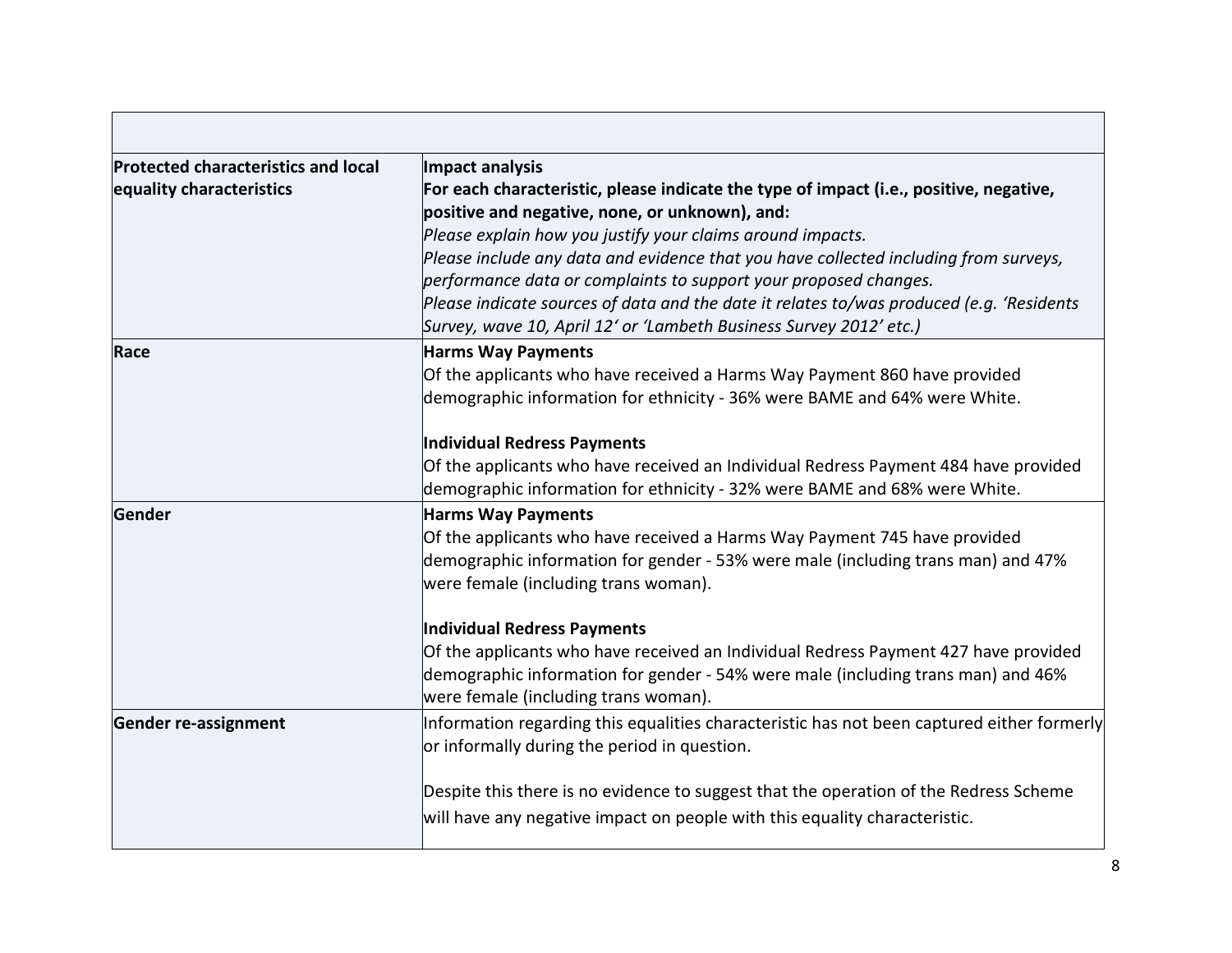| <b>Disability</b> | <b>Harms Way Payments</b><br>disability.<br>Individual Redress Payments<br>disability. | Of the applicants who have received a Harms Way Payment 763 have provided<br>demographic information for disability - 29% have their daily activity limited a lot by<br>disability, 21% have their daily activity limited a little by disability and 48% do not have a<br>Of the applicants who have received an Individual Redress Payment 434 provided<br>demographic information for disability - 30% have their daily activity limited a lot by<br>disability, 22% have their daily activity limited a little by disability and 48% do not have a |  |
|-------------------|----------------------------------------------------------------------------------------|-------------------------------------------------------------------------------------------------------------------------------------------------------------------------------------------------------------------------------------------------------------------------------------------------------------------------------------------------------------------------------------------------------------------------------------------------------------------------------------------------------------------------------------------------------|--|
| Age               |                                                                                        | <b>Harms Way Payments</b><br>Of the applicants who have received a Harms Way Payment 868 have provided<br>demographic information for age. HWP applicants by age is detailed in the Table 2 below.                                                                                                                                                                                                                                                                                                                                                    |  |
|                   | Table 3: HWP by age band                                                               |                                                                                                                                                                                                                                                                                                                                                                                                                                                                                                                                                       |  |
|                   | <b>Row Labels</b>                                                                      | <b>Count of Age</b>                                                                                                                                                                                                                                                                                                                                                                                                                                                                                                                                   |  |
|                   | 25-34                                                                                  | 17                                                                                                                                                                                                                                                                                                                                                                                                                                                                                                                                                    |  |
|                   | 35-44                                                                                  | 83                                                                                                                                                                                                                                                                                                                                                                                                                                                                                                                                                    |  |
|                   | 45-54                                                                                  | 227                                                                                                                                                                                                                                                                                                                                                                                                                                                                                                                                                   |  |
|                   | 55-64                                                                                  | 304                                                                                                                                                                                                                                                                                                                                                                                                                                                                                                                                                   |  |
|                   | 65-74                                                                                  | 196                                                                                                                                                                                                                                                                                                                                                                                                                                                                                                                                                   |  |
|                   | 75-84                                                                                  | 37                                                                                                                                                                                                                                                                                                                                                                                                                                                                                                                                                    |  |
|                   | $85+$                                                                                  | 4                                                                                                                                                                                                                                                                                                                                                                                                                                                                                                                                                     |  |
|                   | <b>Grand Total</b>                                                                     | 868                                                                                                                                                                                                                                                                                                                                                                                                                                                                                                                                                   |  |
|                   | Individual Redress Payments                                                            | Of the applicants who have received an Individual Redress Payment 493 have provided<br>demographic information for age. IRP applicants by age is detailed in the Table 3 below.                                                                                                                                                                                                                                                                                                                                                                       |  |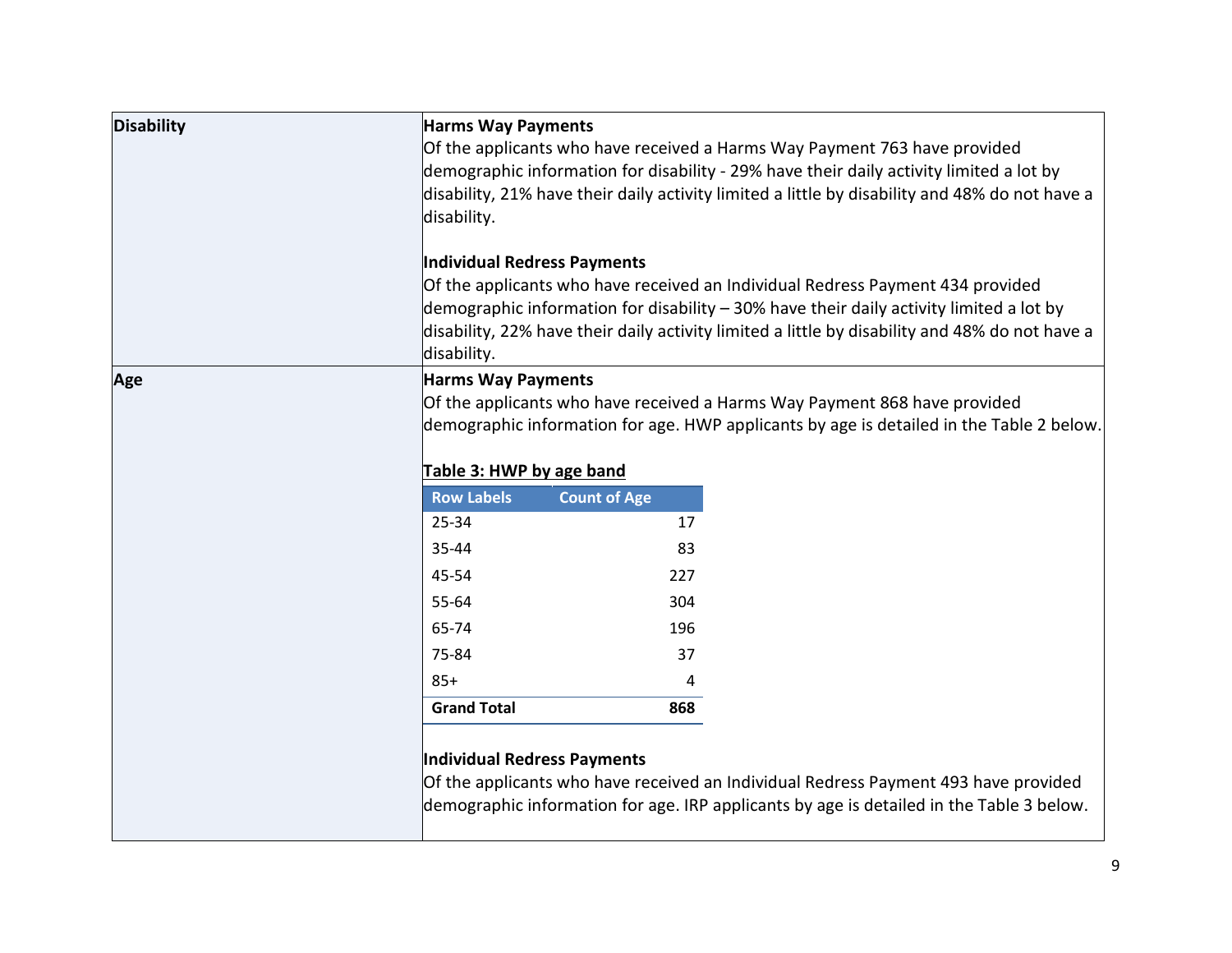|                                | Table 4: IRP by age band |                                                                                                                                                                                                                                     |
|--------------------------------|--------------------------|-------------------------------------------------------------------------------------------------------------------------------------------------------------------------------------------------------------------------------------|
|                                | <b>Row Labels</b>        | <b>Count of Age</b>                                                                                                                                                                                                                 |
|                                | 25-34                    | 4                                                                                                                                                                                                                                   |
|                                | 35-44                    | 33                                                                                                                                                                                                                                  |
|                                | 45-54                    | 133                                                                                                                                                                                                                                 |
|                                | 55-64                    | 183                                                                                                                                                                                                                                 |
|                                | 65-74                    | 117                                                                                                                                                                                                                                 |
|                                | 75-84                    | 21                                                                                                                                                                                                                                  |
|                                | $85+$                    | $\overline{2}$                                                                                                                                                                                                                      |
|                                | <b>Grand Total</b>       | 493                                                                                                                                                                                                                                 |
| <b>Sexual orientation</b>      |                          | Information regarding this equalities characteristic has not been captured either formerly<br>or informally during the period in question.<br>Despite this there is no evidence to suggest that the operation of the Redress Scheme |
|                                |                          | will have any negative impact on people with this equality characteristic.                                                                                                                                                          |
| <b>Religion and belief</b>     | religious belief.        | Data on offers of Harms Way or IRP payments has not been broken down by faith or                                                                                                                                                    |
|                                |                          | There is no evidence to suggest that the operation of the Redress Scheme will have any<br>negative impact on people with this equality characteristic.                                                                              |
| <b>Pregnancy and maternity</b> |                          | Information regarding this equalities characteristic has not been captured either formerly<br>or informally during the period in question.                                                                                          |
|                                |                          | Despite this there is no evidence to suggest that the operation of the Redress will have<br>any negative impact on people with this equality characteristic.                                                                        |
| Marriage and civil partnership |                          | Information regarding this equalities characteristic has not been captured either formerly<br>or informally during the period in question.                                                                                          |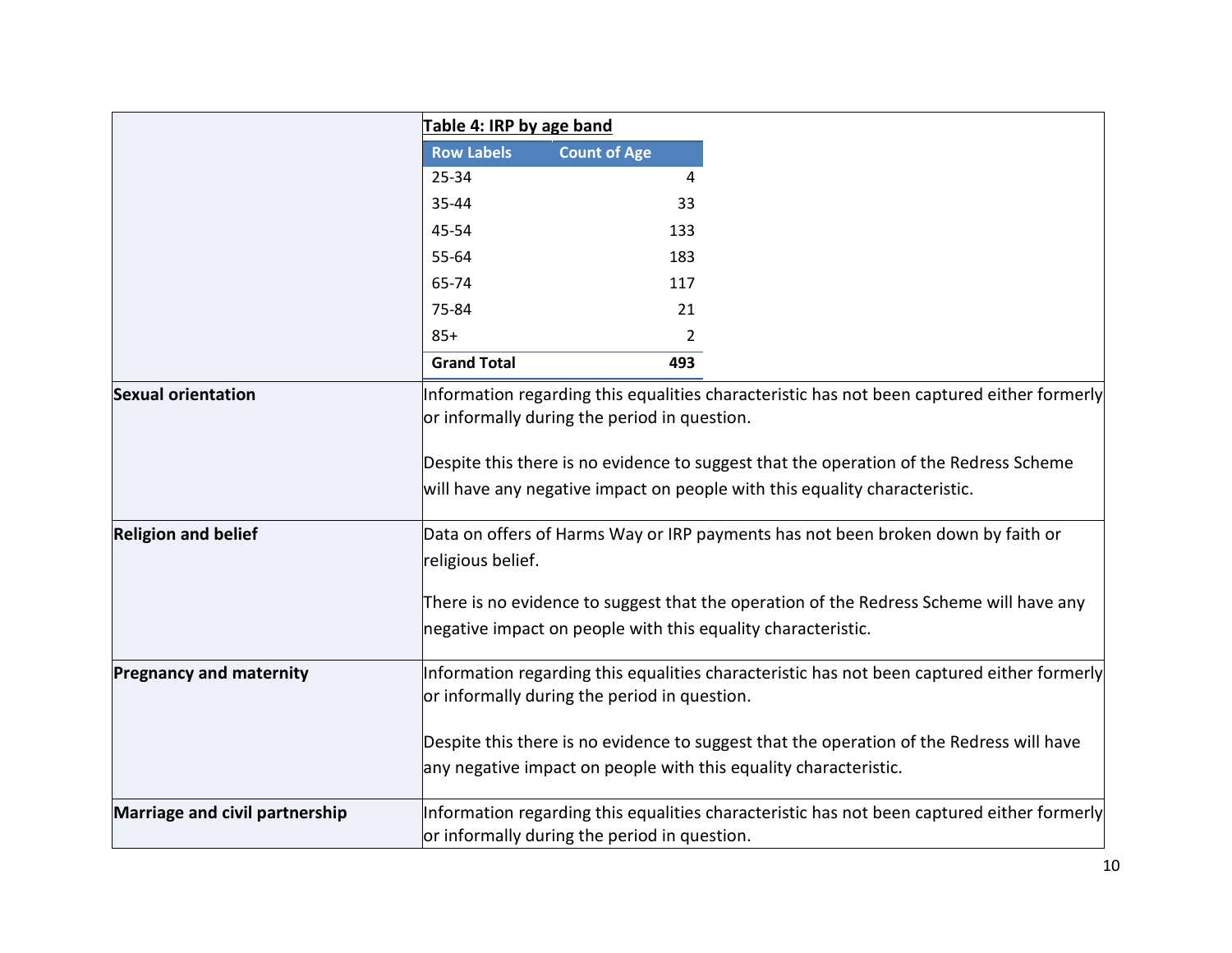|                        | Despite this there is no evidence to suggest that the operation of the Redress will have<br>any negative impact on people with this equality characteristic.                                                                                                                                                                                                                                                                                                                                                                                      |
|------------------------|---------------------------------------------------------------------------------------------------------------------------------------------------------------------------------------------------------------------------------------------------------------------------------------------------------------------------------------------------------------------------------------------------------------------------------------------------------------------------------------------------------------------------------------------------|
| Socio-economic factors | As with previous Equality Impact Assessments data on the current socioeconomic status<br>of applicants to the scheme is not captured. However national and local policy evidence is<br>that the majority of children received into care are likely to have come from lower socio-<br>economic backgrounds.                                                                                                                                                                                                                                        |
|                        | The scheme supports cohorts who are likely to have suffered serious disadvantage and<br>economic inequalities following their time in care, which has included:                                                                                                                                                                                                                                                                                                                                                                                   |
|                        | Advising applicants, family members or carers submitting applications on behalf of<br>an individual to get appropriate legal advice which is paid for by the Council.<br>Offering practical advice and support (including with completing forms, accessing<br>records as well as an employment support offer) to those accessing the scheme.<br>Signposting individuals who may be awarded compensation whilst in receipt of<br>benefits to appropriate advice regarding how they might manage the impact of any<br>award on their benefit claim. |
|                        | Overall, the implementation of the scheme aims to reduce the financial, administrative,<br>emotional, and psychological burden of already vulnerable individuals seeking<br>compensation.                                                                                                                                                                                                                                                                                                                                                         |
| Language               | Information regarding language or communication barriers is not collated as part of the<br>scheme. However, as part of the overall scheme design the Council has recognised that<br>some individuals may need support (i.e., English is not their first language or they have<br>difficulties with literacy or communication difficulty linked to a learning disability, cognitive<br>disability i.e., dementia or linked to dyslexia). To address this the Council has:                                                                          |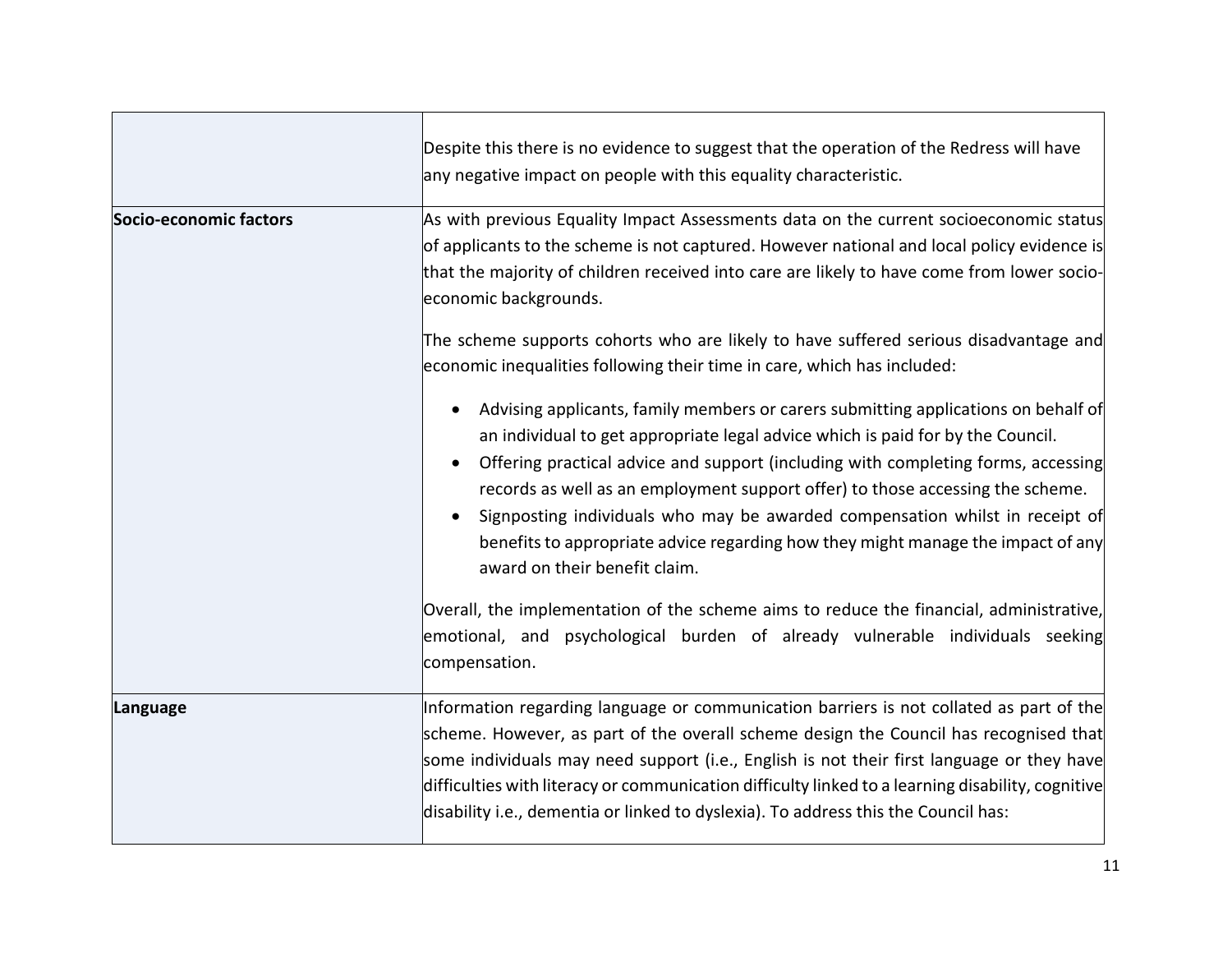|                                                                                                                                                                                                                                                                                                                       | Advised applicants, family members or carers submitting applications on behalf of<br>an individual to get appropriate legal advice which is paid for by the Council.<br>Made sure practical advice and support (including with completing forms, accessing<br>documents and records) is available to those accessing the scheme<br>Signposted individuals who may be awarded compensation whilst in receipt of<br>benefits to appropriate advice regarding how they might manage the impact of any<br>award on their benefit claim.                                                                                                                                                                                                                                    |
|-----------------------------------------------------------------------------------------------------------------------------------------------------------------------------------------------------------------------------------------------------------------------------------------------------------------------|------------------------------------------------------------------------------------------------------------------------------------------------------------------------------------------------------------------------------------------------------------------------------------------------------------------------------------------------------------------------------------------------------------------------------------------------------------------------------------------------------------------------------------------------------------------------------------------------------------------------------------------------------------------------------------------------------------------------------------------------------------------------|
| <b>Health</b>                                                                                                                                                                                                                                                                                                         | A number of individuals were placed in care in one of the specialist units managed by<br>Lambeth, for support with a learning disability, physical or mental health condition. At the<br>start of the scheme the Council instigated a project to cross check the adult social care<br>database with records of those in the affected children's homes to identify if any current<br>beneficiaries of care services may be eligible for compensation. This yielded data regarding<br>99 people, several of whom have been supported to make applications to the Scheme<br>either through their carers or through legal means to act in their best interest where<br>individuals lack capacity and have no other individual or representative to act on their<br>behalf. |
|                                                                                                                                                                                                                                                                                                                       | To date 43 applications have been received from individuals who attended one of the<br>specialist units.                                                                                                                                                                                                                                                                                                                                                                                                                                                                                                                                                                                                                                                               |
| 2.2 Gaps in evidence base<br>What gaps in information have you<br>identified from your analysis? In your<br>response please identify areas where<br>more information is required and how<br>you intend to fill in the gaps. If you are<br>unable to fill in the gaps please state<br>this clearly with justification. | The Council is aware that we do not have information on several of the equalities<br>characteristics and have only partial information for race, gender, disability and health.<br>This reflects the fact that the Council cannot make it a requirement of the Scheme that<br>applicants must supply equalities information. Therefore, we are reliant on the<br>information that they are willing to volunteer. Moreover in order the maintain a<br>proportionate approach the Council has requested applicants provide data on race,<br>gender, disability, health religion and age as it is felt that these are relevant for the<br>purposes of the scheme whilst other areas might be considered more intrusive.                                                   |

**3.0 Consultation, Involvement and Coproduction**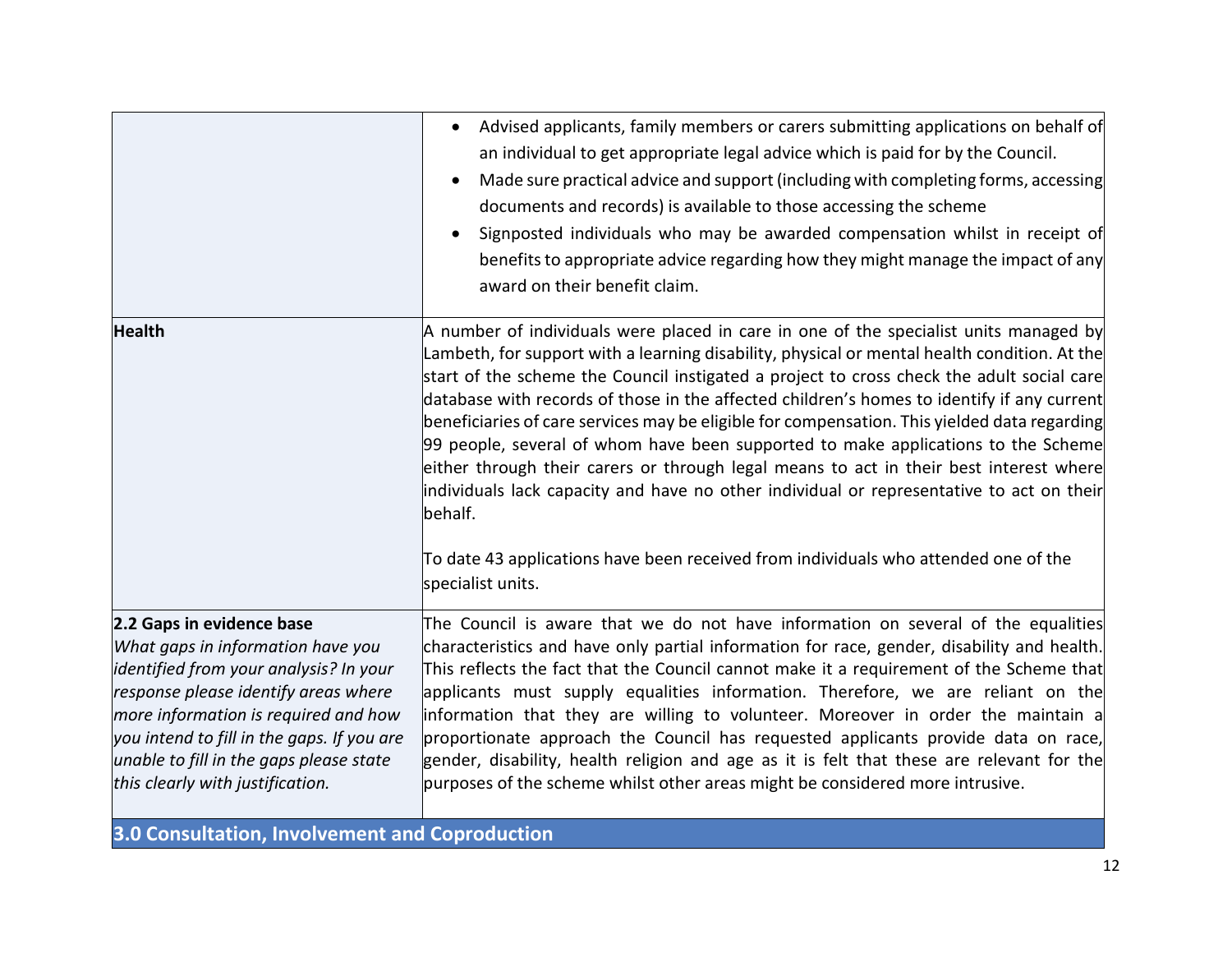| 3.1 Coproduction, involvement and<br>consultation<br>have you consulted, coproduced or<br>involved them? What difference did this<br>make?                                                                                                                                                                                                                                                                                                      | The Redress Scheme has been developed with extensive input from a range of<br>stakeholders incorporating Shirley Oaks Survivors Association and their legal advisor;<br>Who are your key stakeholders and how Cabinet and Members; and senior officers. This has been to ensure that the scheme is in<br>line with the principles espoused and recognises the council's ethical and moral duty whilst<br>remaining within the boundaries of the authority's constitutional and financial authority.<br>The Council continues to take on stakeholder insight and feedback to refine the scope and<br>operation of the scheme where appropriate within the bounds of the Council's legal and<br>constitutional obligations. |
|-------------------------------------------------------------------------------------------------------------------------------------------------------------------------------------------------------------------------------------------------------------------------------------------------------------------------------------------------------------------------------------------------------------------------------------------------|---------------------------------------------------------------------------------------------------------------------------------------------------------------------------------------------------------------------------------------------------------------------------------------------------------------------------------------------------------------------------------------------------------------------------------------------------------------------------------------------------------------------------------------------------------------------------------------------------------------------------------------------------------------------------------------------------------------------------|
| 3.2 Gaps in coproduction, consultation<br>and involvement<br>What gaps in consultation and<br>involvement and coproduction have you<br>identified (set out any gaps as they<br>relate to specific equality groups)?<br>Please describe where more<br>consultation, involvement and/or<br>coproduction is required and set out<br>how you intend to undertake it. If you<br>do not intend to undertake it, please set<br>out your justification. | The Council acknowledges that gaps remain in the available equalities information-<br>Nevertheless, the Council will continue efforts to ensure key groups access the scheme<br>including:<br>People of African Caribbean, African and Irish ethnicity.<br>People with learning and physical disabilities, particularly those who may lack the<br>capacity to make a claim on their behalf.<br>Older people and those individuals who may be in poor health.<br>Individuals who have died but may have family members who may be entitled to<br>claim on their behalf.                                                                                                                                                    |
| 4.0 Conclusions, justification, and action                                                                                                                                                                                                                                                                                                                                                                                                      |                                                                                                                                                                                                                                                                                                                                                                                                                                                                                                                                                                                                                                                                                                                           |
| 4.1 Conclusions and justification<br>What are the main conclusions of this<br>EIA? What, if any, disproportionate<br>negative or positive equality impacts did<br>you identify at 2.1? On what grounds<br>do you justify them and how will they be<br>mitigated?                                                                                                                                                                                | In terms of the general operation of the scheme the Council is committed to maximising<br>uptake as far as possible from people who may be eligible to make a claim. This action<br>has included:<br>advertising the scheme in national, targeted and specialist publications in as many<br>$\bullet$<br>affected individuals live outside London in other parts of the UK.<br>engaging as far as possible with organisations that represent victims and survivors.                                                                                                                                                                                                                                                       |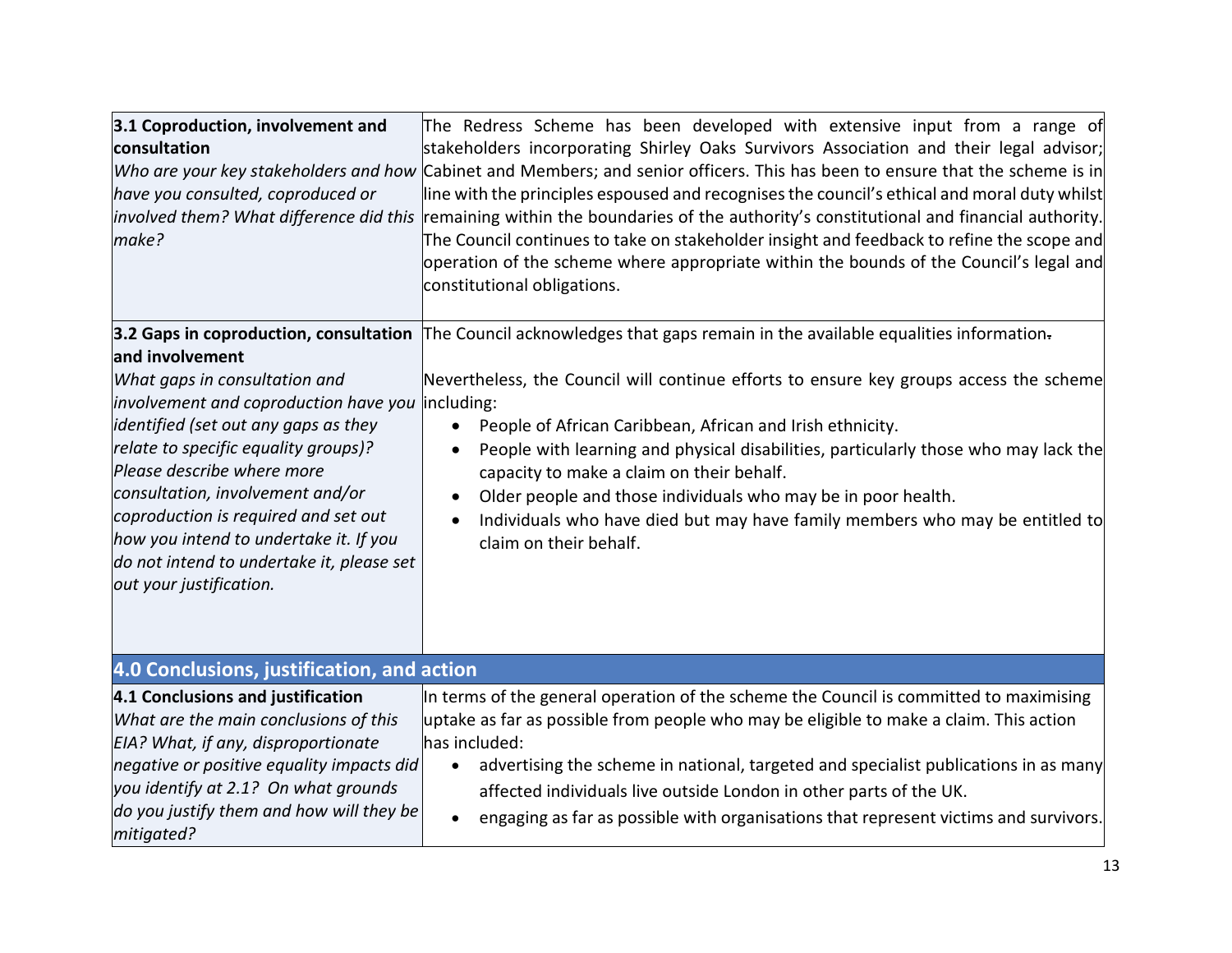| disseminating messages through health and voluntary sector partners including                                                                                                                                                                                                                                                                                                                                                            |
|------------------------------------------------------------------------------------------------------------------------------------------------------------------------------------------------------------------------------------------------------------------------------------------------------------------------------------------------------------------------------------------------------------------------------------------|
| advocacy and advice agencies; media outlets; those that represent and/or work                                                                                                                                                                                                                                                                                                                                                            |
| with vulnerable groups such as older people; people with physical and/or learning                                                                                                                                                                                                                                                                                                                                                        |
| disabilities; carers organisation; welfare and legal advice agencies; and offenders.                                                                                                                                                                                                                                                                                                                                                     |
| providing information in easy read and audio file format for individuals who may                                                                                                                                                                                                                                                                                                                                                         |
| need support with literacy or have a visual impairment.                                                                                                                                                                                                                                                                                                                                                                                  |
| continuing to follow up on those individuals identified on the adult social care<br>database who may be entitled to make a claim to ensure that they are facilitated<br>to make a claim if it appears they may be eligible                                                                                                                                                                                                               |
| provision of practical and flexible support to individuals who have been affected<br>by historic abuse including access to counselling and psychological support in<br>recognition of the distress that making applications can compound.                                                                                                                                                                                                |
|                                                                                                                                                                                                                                                                                                                                                                                                                                          |
| Analysis of the available information indicates that the overall proportion of applicants<br>from key equalities groups – such as ethnicity, age, disability, and health status-has<br>remained broadly steady to date. However, the Council has committed to exploring all<br>practical channels for raising awareness of the scheme particularly for people from BAME<br>communities and those individuals placed in specialist units. |
| Furthermore, in light of the recent IICSA report which highlighted the impact on Black                                                                                                                                                                                                                                                                                                                                                   |
| children in the care of Lambeth, the Council has continued to work with partners to explore                                                                                                                                                                                                                                                                                                                                              |
| $ $ all practical channels for raising awareness of the scheme and hence eliciting referrals from $ $                                                                                                                                                                                                                                                                                                                                    |
| Black and dual heritage individuals. The council continues to work with Black Thrive and                                                                                                                                                                                                                                                                                                                                                 |
| Voice 4 Change to facilitate specific and bespoke engagement with Black African and Black                                                                                                                                                                                                                                                                                                                                                |
| Caribbean communities. During the Covid-19 pandemic this has mainly been through a<br>remote and digital communications approach. However, with the loosening of restrictions                                                                                                                                                                                                                                                            |
| over the summer months, Voice 4 Change have developed an in-person engagement plan                                                                                                                                                                                                                                                                                                                                                       |
| that includes attendance at a number of key community and network events to promote                                                                                                                                                                                                                                                                                                                                                      |
| the scheme to the target audience. This face-to-face approach will dovetail with the                                                                                                                                                                                                                                                                                                                                                     |
| $ $ ongoing digital and social media strategy. The partnership will review the project and seek                                                                                                                                                                                                                                                                                                                                          |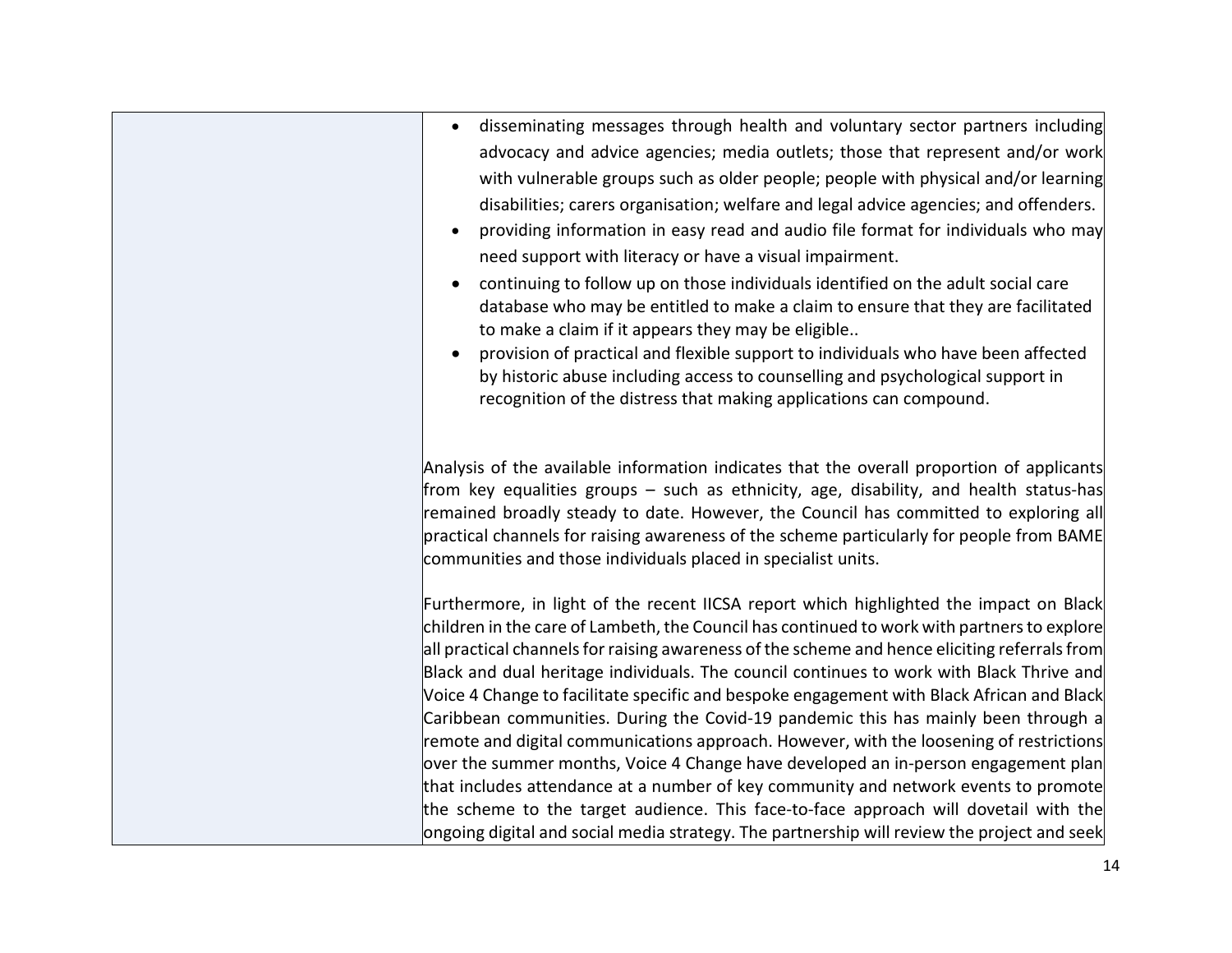to understand the key learning to apply to broader engagement with Black, Asian, and Multi-Ethnic communities going forward.

## **4.2 Equality Action plan**

*Please list the equality issue/s identified through the evidence and the mitigating action to be taken. Please also detail the date when the action will be taken and the name and job title of the responsible officer.* 

| <b>Equality Issue</b>                   | <b>Mitigating actions</b>                                                                                                |
|-----------------------------------------|--------------------------------------------------------------------------------------------------------------------------|
| Example:                                | Example:                                                                                                                 |
| That the equality analysis may not have | Review the EIA and assess whether the mitigating actions were sufficient.                                                |
| accurately covered all the equality     | $12/09/12$ . Joe Bloggs. Head of ABC                                                                                     |
| impacts; and the mitigations may not    |                                                                                                                          |
| act to reduce disproportionate impact   |                                                                                                                          |
|                                         |                                                                                                                          |
|                                         |                                                                                                                          |
|                                         |                                                                                                                          |
|                                         |                                                                                                                          |
|                                         |                                                                                                                          |
|                                         |                                                                                                                          |
|                                         |                                                                                                                          |
|                                         |                                                                                                                          |
|                                         |                                                                                                                          |
|                                         |                                                                                                                          |
|                                         |                                                                                                                          |
| <b>5.0 Publishing your results</b>      |                                                                                                                          |
|                                         | The results of your EIA must be published. Once the business activity has been implemented the EIA must be periodically  |
|                                         | reviewed to ensure your decision/change had the anticipated impact and the actions set out at 4.2 are still appropriate. |
| <b>EIA publishing date</b>              |                                                                                                                          |
| <b>EIA review date</b>                  |                                                                                                                          |

**Assessment sign off (name/job title):**